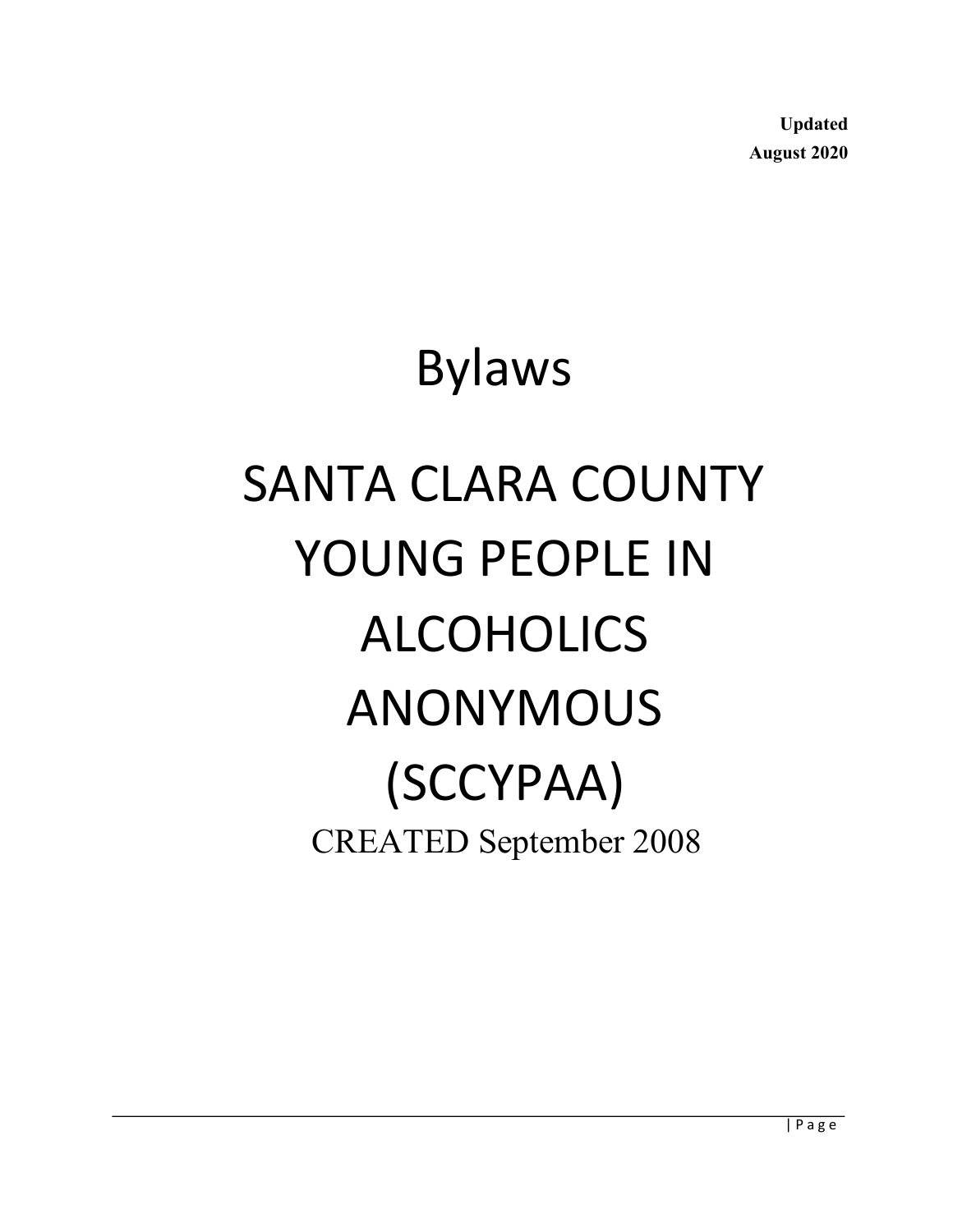# Table of Contents

| Membership/Structure of Committee:  1               |                                              |  |  |  |  |
|-----------------------------------------------------|----------------------------------------------|--|--|--|--|
| <b>Description</b><br><b>of</b><br><b>Positions</b> |                                              |  |  |  |  |
|                                                     |                                              |  |  |  |  |
|                                                     |                                              |  |  |  |  |
|                                                     |                                              |  |  |  |  |
|                                                     |                                              |  |  |  |  |
|                                                     |                                              |  |  |  |  |
|                                                     |                                              |  |  |  |  |
|                                                     | 7. Outreach Chair: (Officer)  4              |  |  |  |  |
| 8.                                                  |                                              |  |  |  |  |
|                                                     |                                              |  |  |  |  |
|                                                     |                                              |  |  |  |  |
|                                                     |                                              |  |  |  |  |
|                                                     |                                              |  |  |  |  |
|                                                     |                                              |  |  |  |  |
|                                                     |                                              |  |  |  |  |
|                                                     |                                              |  |  |  |  |
|                                                     | 16. General Service Liaison- South County: 6 |  |  |  |  |
|                                                     | 17. General Service Liaison North- County: 6 |  |  |  |  |
|                                                     |                                              |  |  |  |  |
|                                                     | 19. Bridging the Gap Liaison: 6              |  |  |  |  |
|                                                     |                                              |  |  |  |  |
|                                                     |                                              |  |  |  |  |

| 22.                                         |                      |  |  |  |  |
|---------------------------------------------|----------------------|--|--|--|--|
| 23.                                         |                      |  |  |  |  |
| 24.                                         |                      |  |  |  |  |
| 25.                                         |                      |  |  |  |  |
| 26.                                         |                      |  |  |  |  |
| 27.                                         |                      |  |  |  |  |
| 28.                                         |                      |  |  |  |  |
| 29.                                         |                      |  |  |  |  |
| 30.                                         |                      |  |  |  |  |
| 31.                                         | Outreach Co-Chair: 9 |  |  |  |  |
| 32.                                         |                      |  |  |  |  |
| 33.                                         |                      |  |  |  |  |
| 34.                                         |                      |  |  |  |  |
| 35.                                         |                      |  |  |  |  |
|                                             |                      |  |  |  |  |
|                                             |                      |  |  |  |  |
|                                             |                      |  |  |  |  |
|                                             |                      |  |  |  |  |
|                                             |                      |  |  |  |  |
|                                             |                      |  |  |  |  |
|                                             |                      |  |  |  |  |
|                                             |                      |  |  |  |  |
| You may influence WHAT the members discuss: |                      |  |  |  |  |
| You may influence HOW and WHEN a motion is  |                      |  |  |  |  |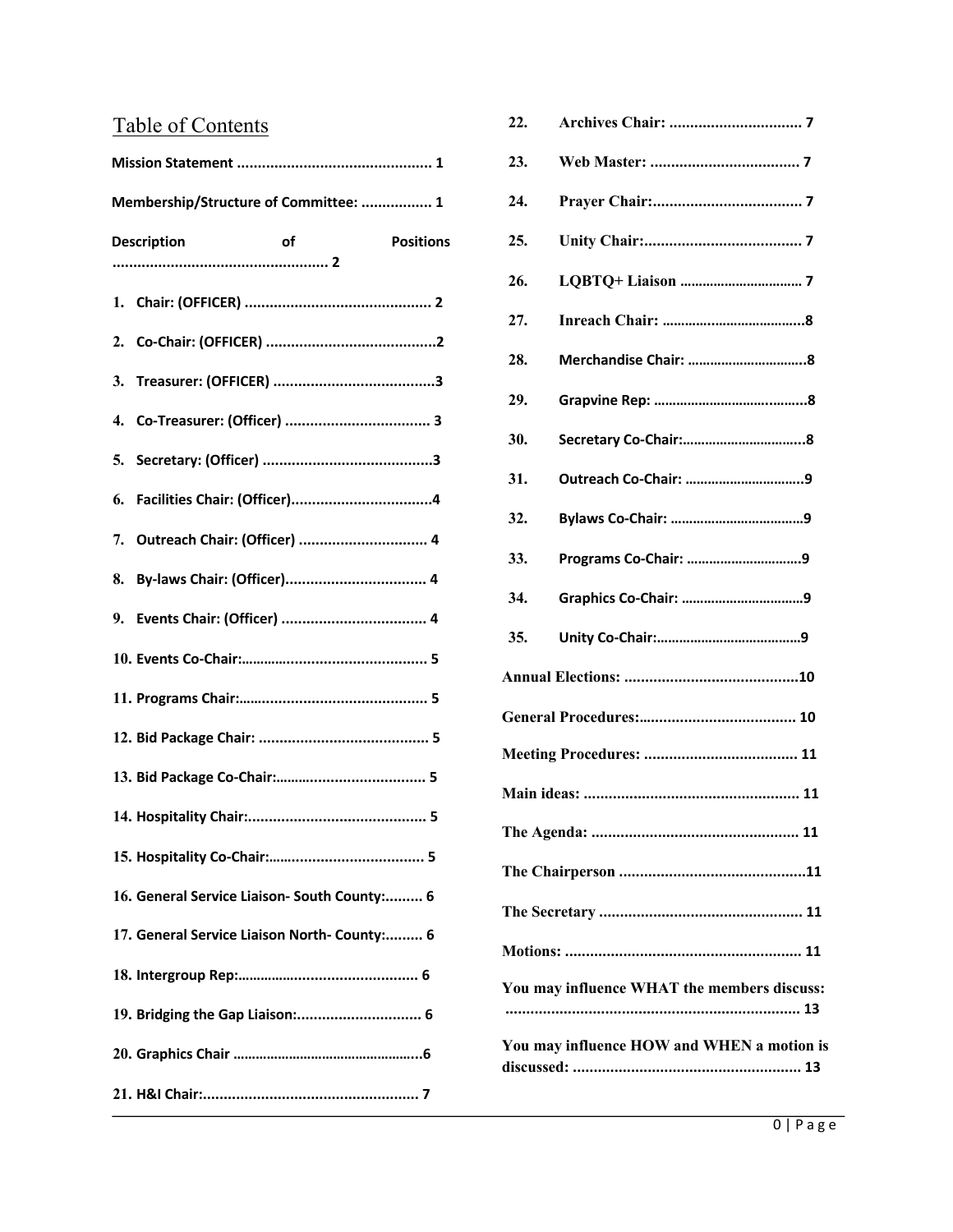| You may INTERRUPT a speaker for these |  |
|---------------------------------------|--|
|                                       |  |
|                                       |  |
| Voting Procedures for Conference:  14 |  |
|                                       |  |
|                                       |  |

| <b>Emergency Meeting and Voting Procedures:</b> |
|-------------------------------------------------|
|                                                 |

#### **Preamble:**

Santa Clara County Young People in Alcoholics Anonymous (SCCYPAA) shall observe the spirit of AA tradition, taking care that it never becomes the seat of perilous wealth or power; that sufficient operating funds and reserve be its prudent financial principal; that it place none of its members in a position of unqualified authority over others; that it reach all important decisions by discussion, vote, and, whenever possible, by substantial unanimity; that its actions never be personally punitive nor an incitement to public controversy; that it never perform acts of government, and that, like the society it serves, it always remain democratic in thought and action.

#### **Mission Statement:**

Santa Clara County Young People of Alcoholics Anonymous (SCCYPAA) was formed in April 2006. SCCYPAA's intention is to provide an environment encouraging young people to become involved in AA. Our mission is to carry the message to the alcoholic who still suffers and to have our actions inspire others to actively participate in their own recovery.

#### **Membership/Structure of Committee:**

- SCCYPAA is comprised of members of Alcoholics Anonymous who are elected to committee positions and members-at-large\* (see members-at-large definition page 14)
- All elected positions shall serve one full committee term.
- Failure to attend 3 consecutive business meetings, unexcused shall be considered abandonment of said position. The chair or Co Chair will notify said trusted servant that the position is open for re-election.
- Definition of an unexcused absence: An excused absence is defined as being absent from a SCCYPAA business meeting because of a pre-existing arrangement that arose either as a result of SCCYPAA motion of during the course of fulfilling required obligations as defined by your position. Absences are only excused if it is not possible to fulfill your obligation at some other time that does not conflict with a business meeting.
- A committee member may only miss a maximum of 5 business meetings. At 4 unexcused absences, the chair or co-chair will notify said member of their attendance. At 5 missed meetings, the position will become available for re-election.
- Any break in continuous sobriety is considered a resignation of committee position.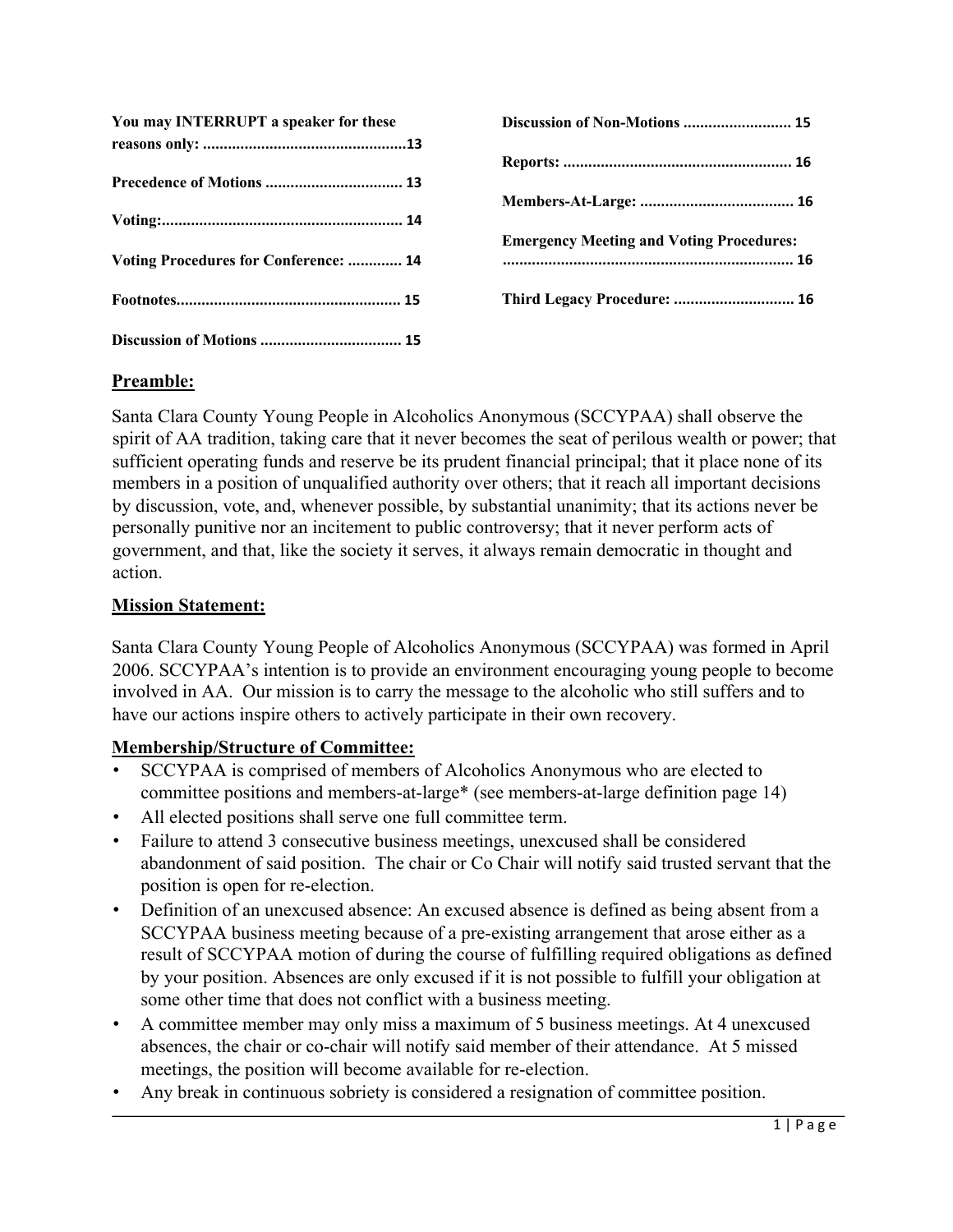#### **Description of Positions**

The committee shall elect from its membership the following positions:

#### **1. Chair: (OFFICER)**

- Must be familiar with committee bylaws
- Must be able to dedicate a large amount of personal time to the commitment
- Responsible for overall function of the committee
- Responsible for ensuring that all tasks are accomplished
- Responsible for keeping up to date with committee and sub-committee activities: guide and steer
- Arrange agenda for all SCCYPAA business meetings
- Shall be a signer on all SCCYPAA accounts
- Must be at least 18 years of age
- Cannot be registered in Chex systems
- Solid understanding of the 12 Traditions
- Sobriety requirement is 2 years
- The chair cannot vote (except in a tie), introduce motions or participate in discussions
- Takes on responsibilities for positions or tasks that aren't getting done. By either delegating or taking the responsibility for that position or task.

#### **2. Co-Chair: (OFFICER)**

- Assist chair with overall functioning of the committee
- Assist chair with ensuring that all tasks are accomplished
- Must be familiar with committee bylaws
- Must be at least 18 years of age
- Cannot be in Chex system
- Must be able to dedicate a large amount of personal time to the commitment
- Keep track of those who wish to speak in the order they raise their hands during SCCYPAA business meeting
- Shall be a co-signer on all SCCYPAA accounts
- Shall have an understanding of the 12 traditions
- Run business meetings in the absence of the chair
- Assist the chair with keeping up-to-date with committee activities in order to guide and steer
	- Assists the chair in taking on responsibilities for positions or tasks that aren't getting done. By either delegating or taking the responsibility for that position or task.
- Sobriety requirement of two years

# **3. Treasurer: (OFFICER)**

- Must be at least 18 years old
- Must not be in Chex system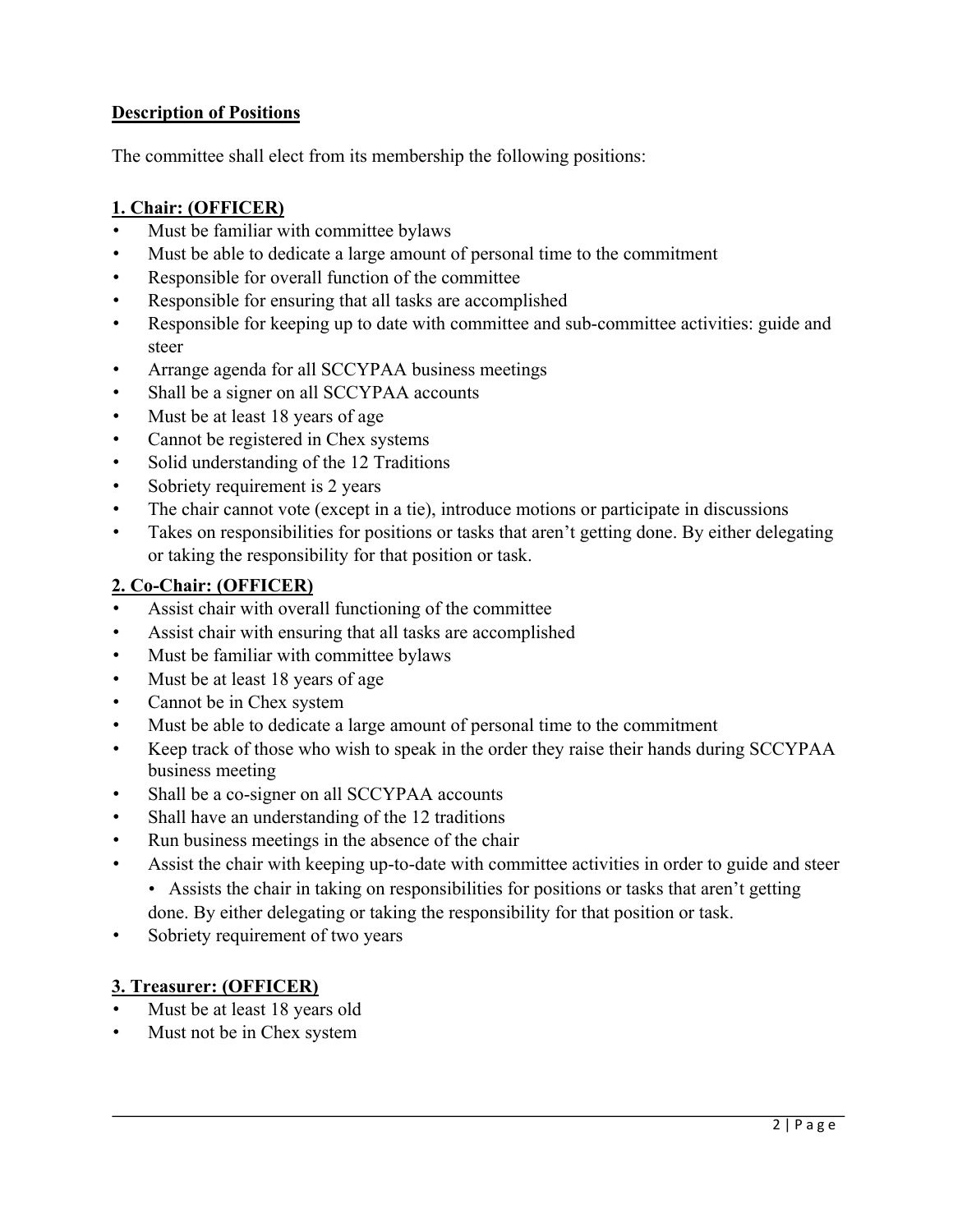- Must be a co-signer on all SCCYPAA accounts
- Responsible for maintaining financial records of SCCYPAA
- Responsible for tracking income and expenses, making deposits and writing checks
- Responsible for presenting a printed financial report at each SCCYPAA business meeting to be given to archives chair.
- Responsible for maintaining and holding key to PO box
- Responsible for receiving and recording money at SCCYPAA events
- Treasurer has veto power over any proposed budget solely based on availability of SCCYPAA funds
- Responsible for having bank records and checkbook available for review at every SCCYPAA business meeting
- Responsible for paying bills in a timely manner
- Sobriety requirement of two years

#### **4. Co-Treasurer: (Officer)**

- Shall regularly communicate with Treasurer regarding duties
- Responsible for duties as delegated by Treasurer
- Responsible for assisting treasurer in receiving and recording money at SCCYPAA events
- Responsible for checking P.O. box at least once monthly and responding to
- correspondence within one week
- Suggested minimum sobriety requirement of one year

#### **5. Secretary: (Officer)**

- Responsible for recording minutes of all SCCYPAA business meetings, documenting exact wording of all motions
- Responsible for furnishing information from records upon request
- The Secretary, if asked, is responsible for notifying all members of the SCCYPAA contact list of any subcommittee or ad hoc meetings
- Responsible for providing previous meeting minutes for the approval of the committee
- Responsible for maintaining attendance records of members & members-at-large
- Suggested minimum sobriety requirement is six months
- For procedures on approval of minutes, see item VI, section B.

#### **6. Facilities Chair: (Officer)**

- Shall locate, arrange, and conduct negotiations with at least two hotels in which SCCYPAA will be using to bid for selected conference
- Shall finalize two offers from facilities to be included in the final bid
- Shall work in collaboration with the Bid Package Chair to fulfill bidding requirements and recruit any help necessary to contact and negotiate with hotels
- Suggested minimum sobriety requirement one year

#### **7. Outreach Chair: (Officer)**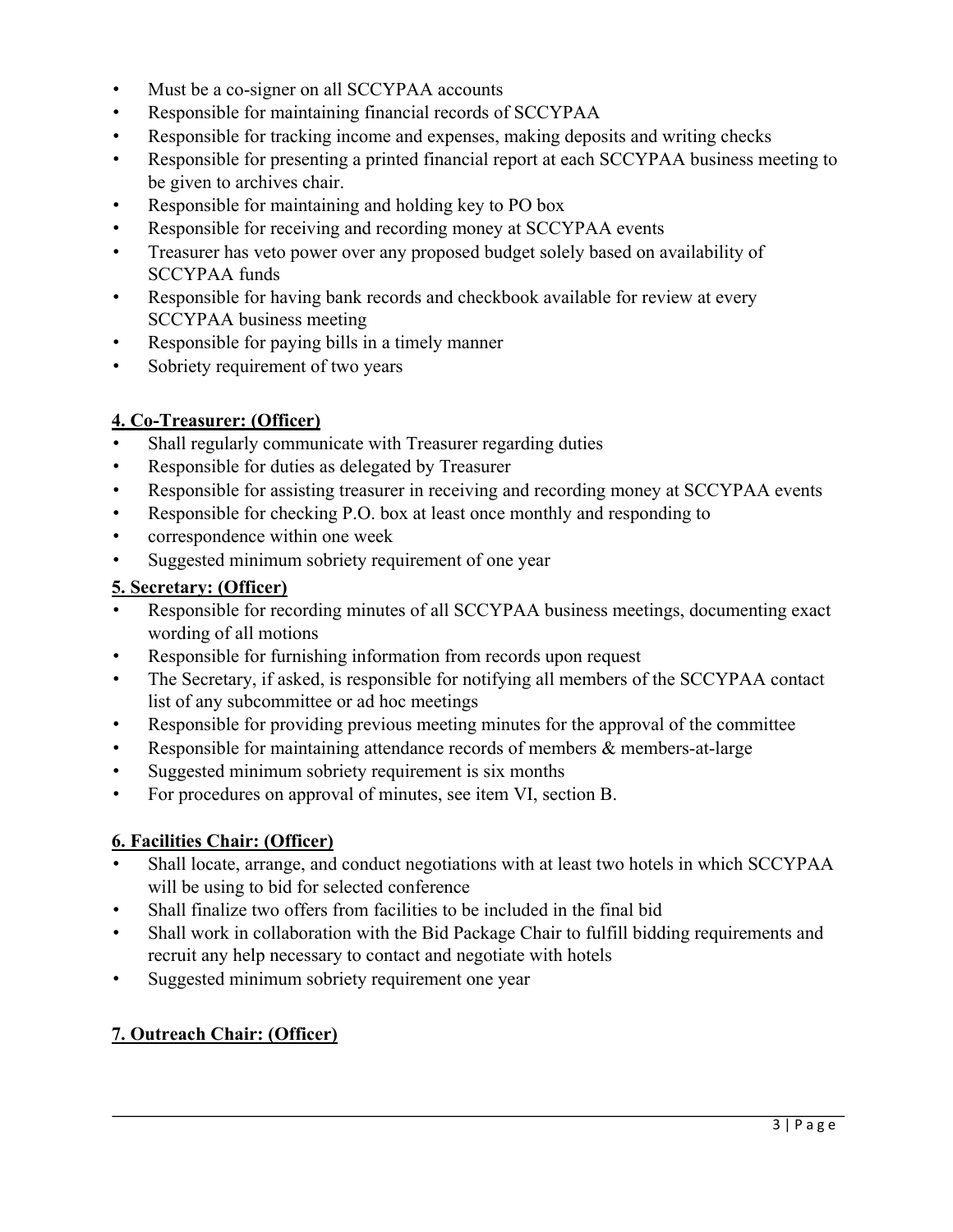- Shall have the responsibility to outreach all SCCYPAA events within the Twelve Traditions of AA
- Create an Outreach Sub-Committee to conduct such outreach efforts
- Ensure SCCYPAA events and flyers are announced and posted to the ACYPAA
- One-List once event information is available
- Suggested areas for outreach (in addition to SCCYPAA's area) include, but not limited to, PENYPAA (Peninsula/San Mateo), EBYPAA (East Bay – Alameda and Contra Costa County), GGYPAA (Marin and San Francisco), CRUZYPAA (Santa Cruz County)
- Suggested minimum sobriety requirement six months

#### **8. By-laws Chair: (Officer)**

- Maintain committee Bylaws
- Responsible for enforcing and maintaining these rules of procedure.
- Shall distribute an updated copy of the Bylaws to each newly elected committee member. Distribute copies to all members-at-large who request one.
- Bring a copy to each business meeting to ensure the meeting is conducted by SCCYPAA's procedures
- Suggested minimum sobriety requirement six months

#### **9. Events Chair: (Officer)**

- Responsible for creating an Events Sub-Committee and running the Events Sub-Committee meeting where events will be decided on with a group conscience.
- Provide event information to Graphics Chair no less than 6 weeks prior to the event.
- Shall find locations and arrange events that promote unity and recovery among young people in AA, regardless of age.
- All events shall include an AA meeting
- Have contact info on all SCCYPAA event fliers
- Responsible for keeping SCCYPAA updated on all opportunities for service with local groups by attending their business meeting, where applicable, and offering our availability to be of service i.e.: (Unity Day Committee, Alano Clubs, SNL, We Care Group, Sober and Free Committee etc.), and young people's conferences (WACYPAA and ACYPAA's marathon meeting time slots and hospitality time slots).
- Responsible for wrangling in volunteers and, executing group service efforts at agreed on events
- Suggested minimum sobriety requirement one year

#### **10. Events Co-Chair:**

- Works closely with Events Chair
- Carry out various duties delegated by the Events Chair
- Suggested minimum sobriety requirement one year

#### **11. Programs Chair:**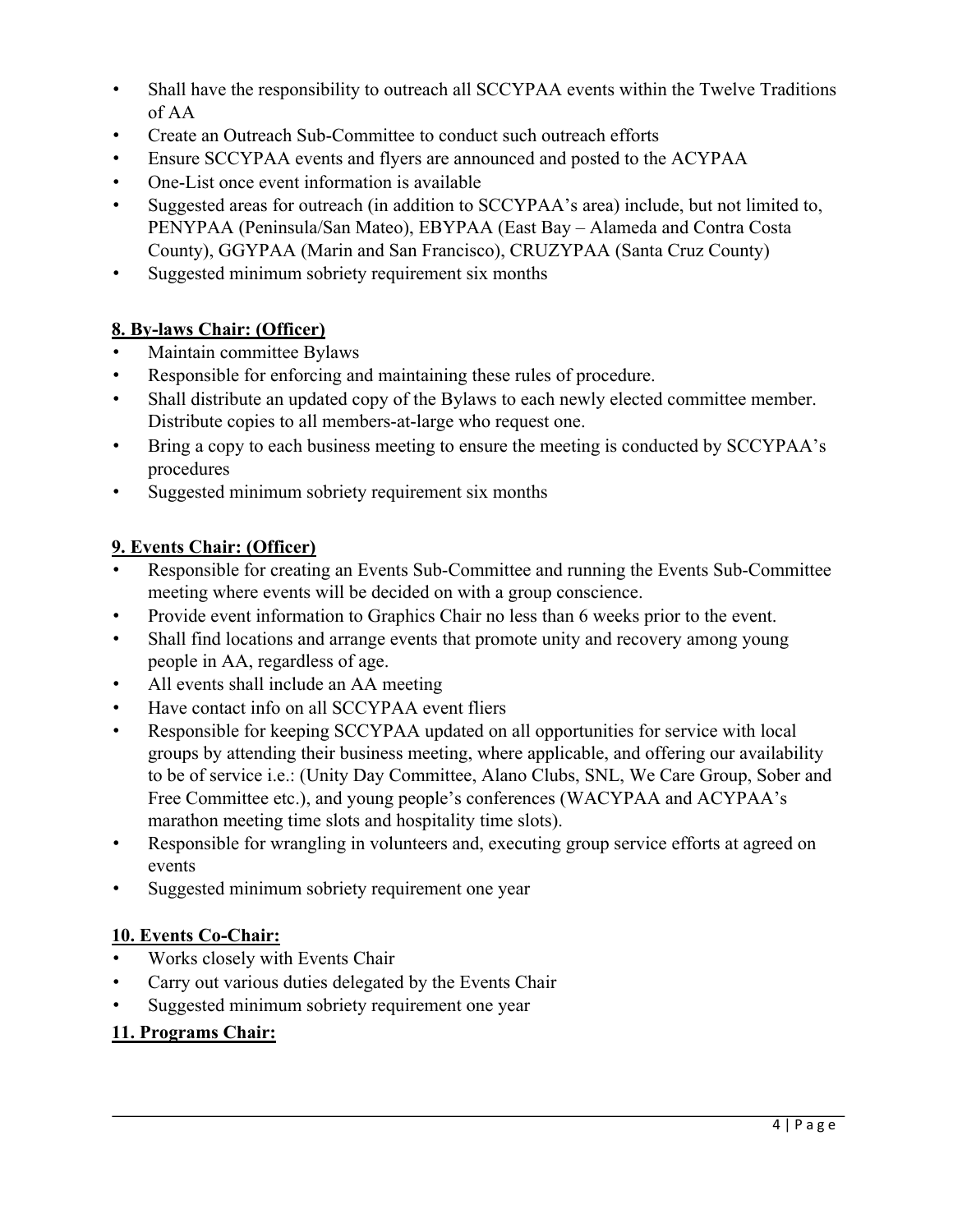- Shall fulfill AA meeting obligations at SCCYPAA events (includes finding speakers, readers, choosing meeting formats)
- Develop and maintain SCCYPAA meeting binder
- Fulfill meeting Secretary position at meetings, or find someone else to do so
- Works in collaboration with events chair
- Suggested minimum sobriety requirement one year

#### **12. Bid Package Chair:**

- Be responsible for the completion of the Bid Package for any bid made on any package on voted conference by the committee at the beginning of the term.
- Be responsible for meeting Bidding Requirements as mandated by the Advisory council of selected conference
- Create Sub-Committee to assist in assembly of Bid Package
- Shall confer with all Bid Team Members to ensure that all bidding requirements are met
- Contact at least two companies who rent audio visual equipment, including PA systems, and video screens, get an estimate for the rental costs of any equipment necessary for the duration of selected conference
- Suggested minimum sobriety requirement 18 months

# **13. Bid Package Co-Chair:**

- Work closely with Bid Package Chair in all duties, which are deemed necessary to ensure Bid Package is complete
- Shall confer with Bid Package Chair and carry out or delegate any duties necessary for a bid presentation
- Shall recruit volunteers to participate in the bid presentation
- Suggested minimum sobriety requirement one year

# **14. Hospitality Chair:**

- Shall coordinate the purchase and sale of snacks, drinks and supplies for SCCYPAA events and shall coordinate with Events chair for any co-hosting hospitality responsibilities.
- Responsible for inventory and storage of all food and supplies
- Suggested minimum sobriety requirement six months

# **15. Hospitality Co-Chair:**

- Shall work closely with the Hospitality Chair
- In the absence of the Hospitality Chair, shall accept the duties of the Hospitality Chair.
- Suggested minimum sobriety requirement six months

# **16. General Service Liaison- South County:**

- Shall be the liaison between SCCYPAA and the general service district 40 South County
- Attend the GSR monthly meeting (3rd Tuesday of each month at 7:00 pm Trinity Episcopal Cathedral 81 N. 2nd Street, San Jose) to announce our events and report to SCCYPAA business meeting
- Responsible for coordinating with Bid Package Chair to get letter of support for Bid Requirements
- There is no sobriety requirement for the position.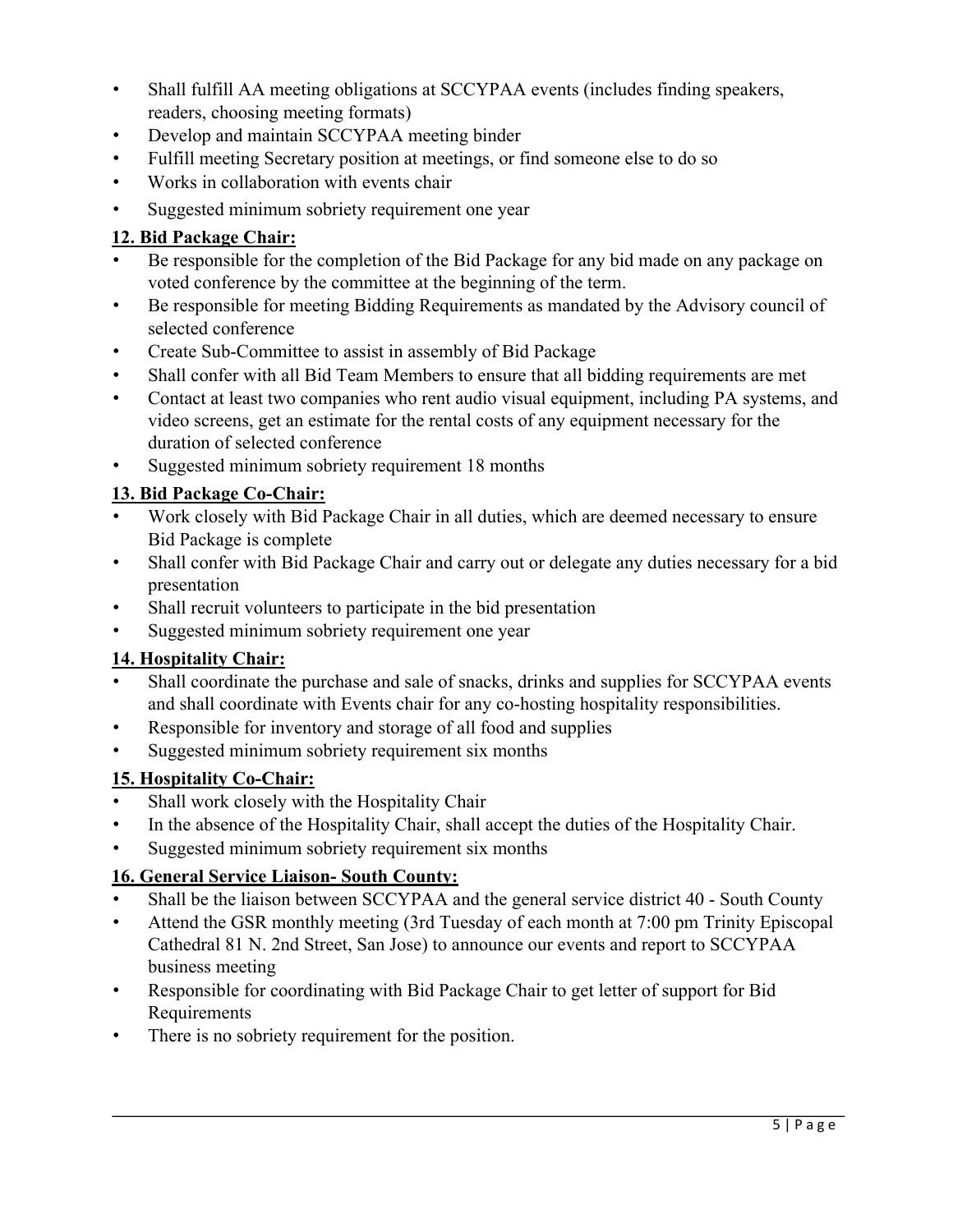# **17. General Service Liaison North- County:**

- Shall be the liaison between SCCYPAA and the general service district 04 North County
- Attend the GSR monthly meeting (2nd Wednesday of each month at 7:30 pm First Congregational Church ,1980 Hamilton Ave. San Jose, CA United States) to announce our events and report to SCCYPAA business meeting
- Responsible for coordinating with Bid Package Chair to get letter of support for Bid Requirements
- There is no sobriety requirement for the position.

#### **18. Intergroup Rep:**

- Shall be the representative for SCCYPAA with local Intergroup
- Attend the new representatives meeting (7pm, before every Intergroup meeting) at the beginning of their term.
- Attend the monthly Intergroup meeting (1st Wednesday of each month at 7:30 pm, First Methodist Church 535 Old San Francisco Rd. Sunnyvale, CA 94086) and report back to SCCYPAA
- Suggested minimum sobriety requirement one year

# **19. Bridging the Gap Liaison:**

- Shall be the liaison between SCCYPAA and Bridging the Gap
- Attend the monthly Bridging the Gap committee meeting (Third Monday of every month at 7:00 PM, First Congregational Church: 1980 Hamilton Avenue, San Jose, CA 95125)
- Report to SCCYPAA where Bridging the Gap needs support
- Suggest minimum sobriety requirement is 6 months

# **20. Graphics Chair:**

- Responsible for the design and production of all printed SCCYPAA material requiring graphics (flyers, business cards, t-shirts, etc.)
- Ensure digital copy of SCCYPAA fliers are forwarded to the Webmaster, Archives Chair, and Events Chair
- Provide event fliers to SCCYPAA members for outreach within two weeks of receiving event information.
- Suggested minimum sobriety requirement one year

# **21. H&I Chair:**

- Shall be the liaison between SCCYPAA and H&I, attend the monthly H&I business meeting (4th Tuesday of each month at 7:00 pm First Congregational Church 1980 E. Hamilton Ave. (at Leigh) San Jose, CA) and report to SCCYPAA where H&I service volunteers are needed (H & I lites are not to be posted in any way shape or form)
- Keep in possession, and pass "Pink Can" after 7th Tradition basket at all SCCYPAA business meetings and events (Donations can be mailed to Northern California H & I PO Box 192490 San Francisco, CA 94119-2490, or brought to the monthly H&I business meeting as a check or money order made out to Nor Cal H & I)
- Suggested minimum sobriety requirement six months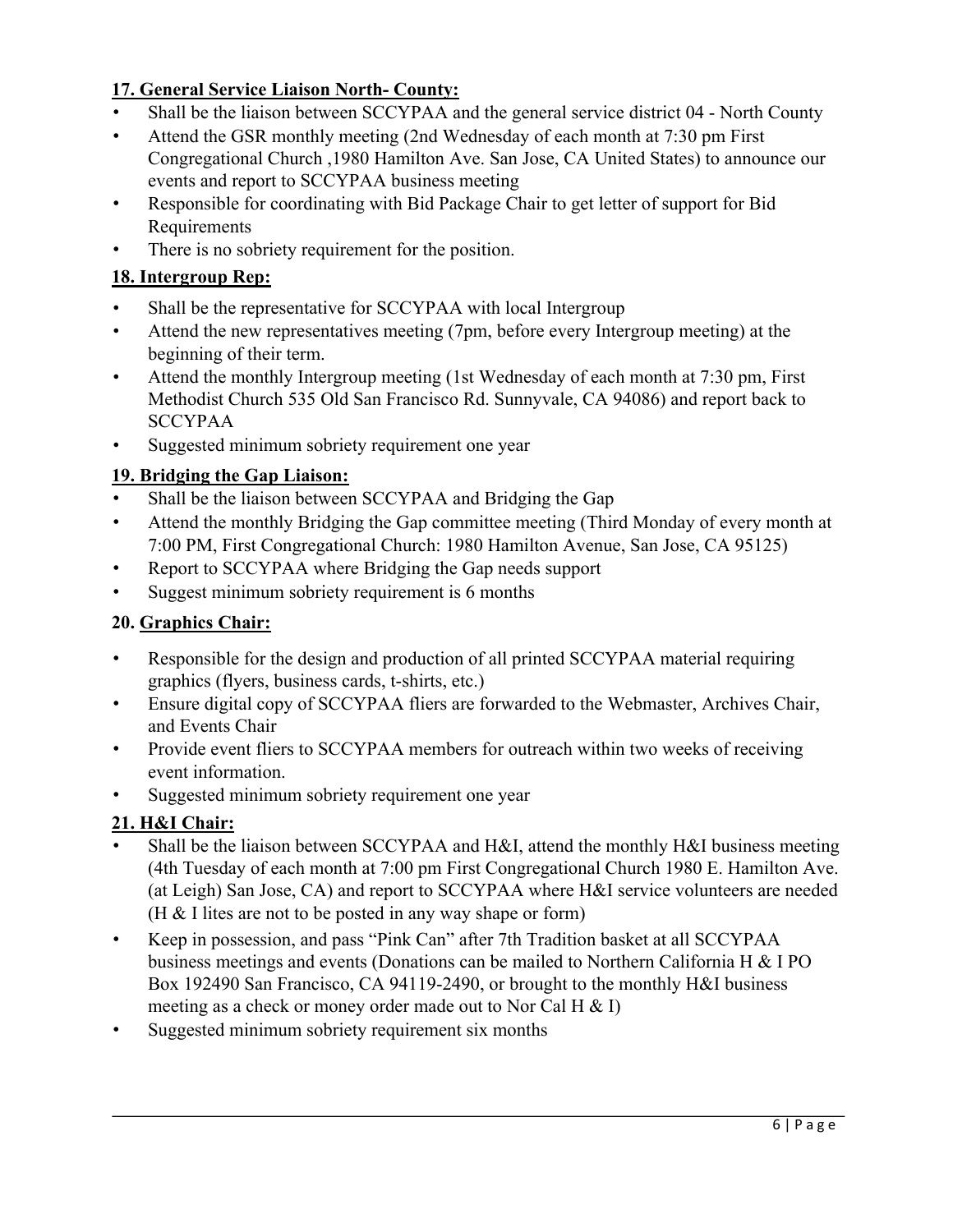# **22. Archives Chair:**

- Responsible for maintaining all archives in a protective binder, including all fliers, meeting minutes, financial information, bylaws, past bid presentations and business cards
- Bring archives binder to selected conference for presentation at bid table
- Suggested minimum sobriety requirement six months

# **23. Web Master:**

- Responsible for the design and upkeep of the SCCYPAA website of all SCCYPAA related web properties. (I.E. social media, SCCYPAA website, and any SCCYPAA group chat applications. (including current links to local YPAA committees and YPAA conferences).
- Must maintain current listing of upcoming SCCYPAA events (info received from graphics chair)
- Suggested minimum sobriety requirement 2 years

#### **24. Prayer Chair:**

- Responsible for reminding SCCYPAA members of the spiritual element of our service work during our business meetings
- Responsible for opening and closing prayers at SCCYPAA business meetings
- Responsible for stating the 2nd tradition at the opening of each business meeting.
- There is no sobriety requirement for this position

#### **25. Unity Chair:**

- Responsible for planning and execution of monthly informal committee bonding events
- Responsible for providing information regarding time and location of Unity events at the monthly business meeting
- Responsible for attending every events sub-committee meetings to ensure there is no conflict with any SCCYPAA events or Outreach opportunities
- Responsible for wrangling volunteers for planned Unity events to help coordinate venues, donate refreshments, and loan entertainment supplies (i.e. making reservations, loaning decks of cards, providing a barbecue, and/or donating food).
- Not to use any SCCYPAA funds or announce at meeting level
- Suggested minimum sobriety requirement is six months

# **26. LGBTQ+ Liaison:**

- Should identify as an LGBTQ+ member or ally
- Shall strengthen the relationship/events/fellowship between YPAA and Santa Clara County LGBTQ+ AA
- Work closely with the Events chair and Co-Chair to help set up SCCYPAA panels to educate on LGBTQ+ matters (I.E. young queer and sober, proper pronouns, and safety in AA, etc.)
- Help bridge the gap between YPAA and LGBTQ+ communities by developing the YPAALGBTQ+ fellowship in Santa Clara County through the creation of YPAALGBTQ+ meetings, events, etc.
- Responsible for outreaching SCCYPAA events to LGBTQ+ community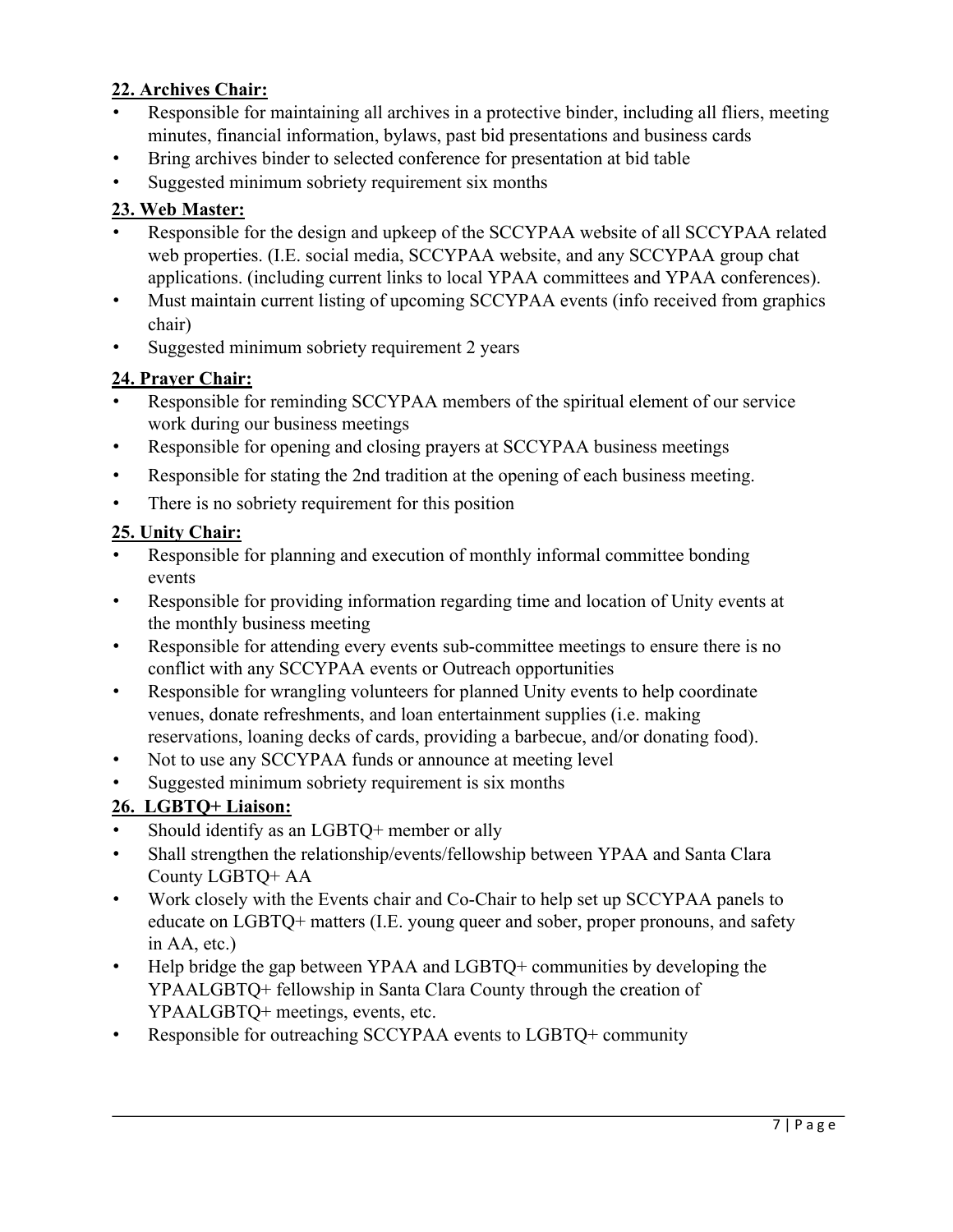- Responsible for outreaching LGBTQ+ events to SCCYPAA
- Suggested minimum sobriety requirement is one year

# **27. Inreach Chair:**

- Responsible for maintaining relationships with the greater Santa Clara County AA fellowships (I.E. SNL, Alano West, Alano East, Cornerstone, etc.)
- Distribute flyers to Alano Clubs, Intergroups, Central Offices, Treatment centers, individual members, meetings, and other AA functions
- Responsible for keeping Santa Clara County AA fellowship updated on SCCYPAA events by bringing flyers, announcing events at meetings, and/or attending steering committee meetings
- Suggested minimum sobriety requirement 6 months

# **28. Merchandise Chair**

- Works with Graphics Chair to create and sell SCCYPAA merchandise (t-shirts, sweatshirts, hats, etc.)
- Responsible for setting price of merchandise at a reasonable, profit generating price
- Brings merchandise to events to sell and maintains responsibility of holding merchandise
- Shall work with Treasurer to ensure all funds go into SCCYPAA bank account
- May work with the Webmaster to sell merchandise on SCCYPAA website
- Suggested minimum sobriety requirement one year

# **29. Grapevine Rep:**

- Responsible for being the primary liaison between SCCYPAA & the Grapevine Community
- Must register as the SCCYPAA group Grapevine Rep at https://www.aagrapevine.org/get-involved/become-grapevine-rep
- Must subscribe or obtain the monthly Grapevine subscription and stay up to date on Grapevine literature
- Responsible for spreading awareness of the Grapevine by announcing the latest issue at meetings and events
- Encourage SCCYPAA participation by sending in their stories, artwork or jokes
- Suggested minimum sobriety requirement six months

# **30. Secretary Co Chair:**

- In absence of Secretary, or per request of Secretary, is responsible for recording minutes of SCCYPAA business meetings, documenting exact wording of all motions
- Responsible for assisting Secretary in furnishing information from records upon request
- The Secretary Co Chair, if asked, is responsible for notifying all members of the SCCYPAA contact list of any subcommittee or ad hoc meetings
- Responsible for assisting Secretary in providing previous meeting minutes for the approval of the committee
- In congruence with Secretary, responsible for maintaining attendance records of members and members-at-large
- Suggested minimum sobriety requirement is 90 days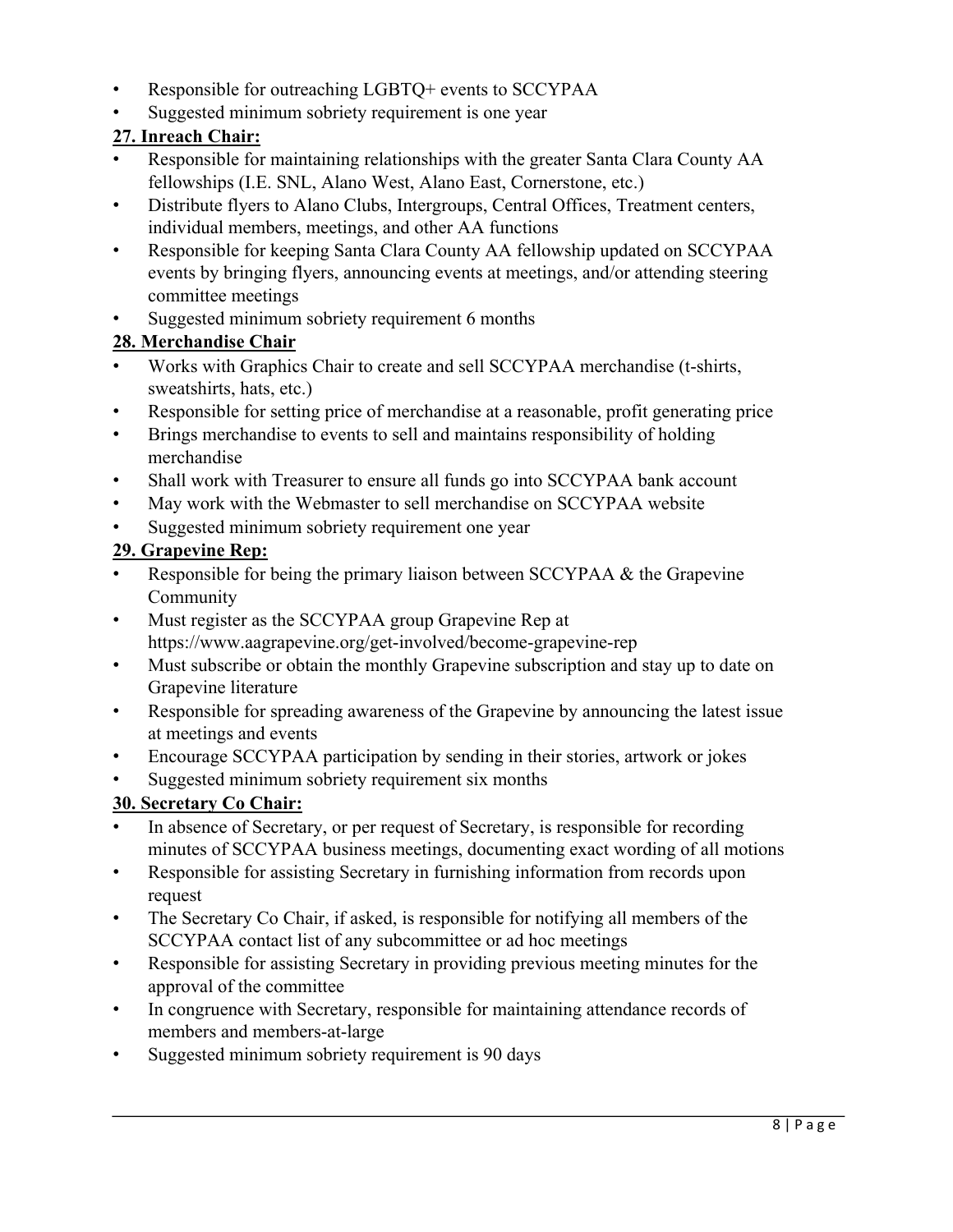• For procedures on approval of minutes, see item VI, section B

# **31. Outreach Co Chair:**

- Assists the Outreach Chair with all functions of SCCYPAA outreach
- Fills in for the Outreach Chair if the Outreach Chair is not present at the business meeting
- Should help the Outreach Chair develop and implement an outreach plan that covers local, national, and international AA
- Help Outreach Chair coordinate announcements about SCCYPAA, committee meetings, and events at AA meetings
- Shall enthusiastically represent SCCYPAA in a professional and responsible manner
- Suggested minimum sobriety requirement is 90 days

# **32. Bylaws Co Chair:**

- Shall work closely with Bylaws chair
- Responsible for carrying out various duties delegated by Bylaws chair
- Suggested minimum sobriety requirement 6 months

#### **33. Programs Co Chair:**

- Shall work closely with Programs Chair
- Responsible for carrying out Programs Chair duties in the absence of, or at the request of, the Programs Chair
- Suggested minimum sobriety requirement is 90 days

#### **34. Graphics Co Chair:**

- Shall work closely with the Graphics Chair regarding production of all SCCYPAA printed material (flyers, business cards, t-shirts, etc.)
- Responsible for carrying out various duties delegated by Graphics Chair
- Suggested minimum sobriety requirement is 6 months

# **35. Unity Co Chair:**

- Responsible for assisting the Unity Chair in the planning and execution of monthly informal committee bonding events
- Responsible for assisting the Unity Chair in providing information regarding time and location of Unity events at the monthly business meeting
- Responsible for assisting the Unity Chair in wrangling volunteers to help coordinate planned Unity events
- There is no sobriety requirement for the position.

# **Annual Elections:**

- 1. Annual elections for SCCYPAA committee positions shall be conducted within one month following the ACYPAA conference (time and place to be determined by committee prior to ACYPAA). This is when the term starts.
- 2. In the spirit of rotation: no member shall serve two full consecutive terms in the same position (may serve partial term followed full term if elected).
- 3. SCCYPAA officer positions shall be elected using the Third Legacy Procedure (as outlined in the AA Service Manual); all other positions will be elected via simple majority vote.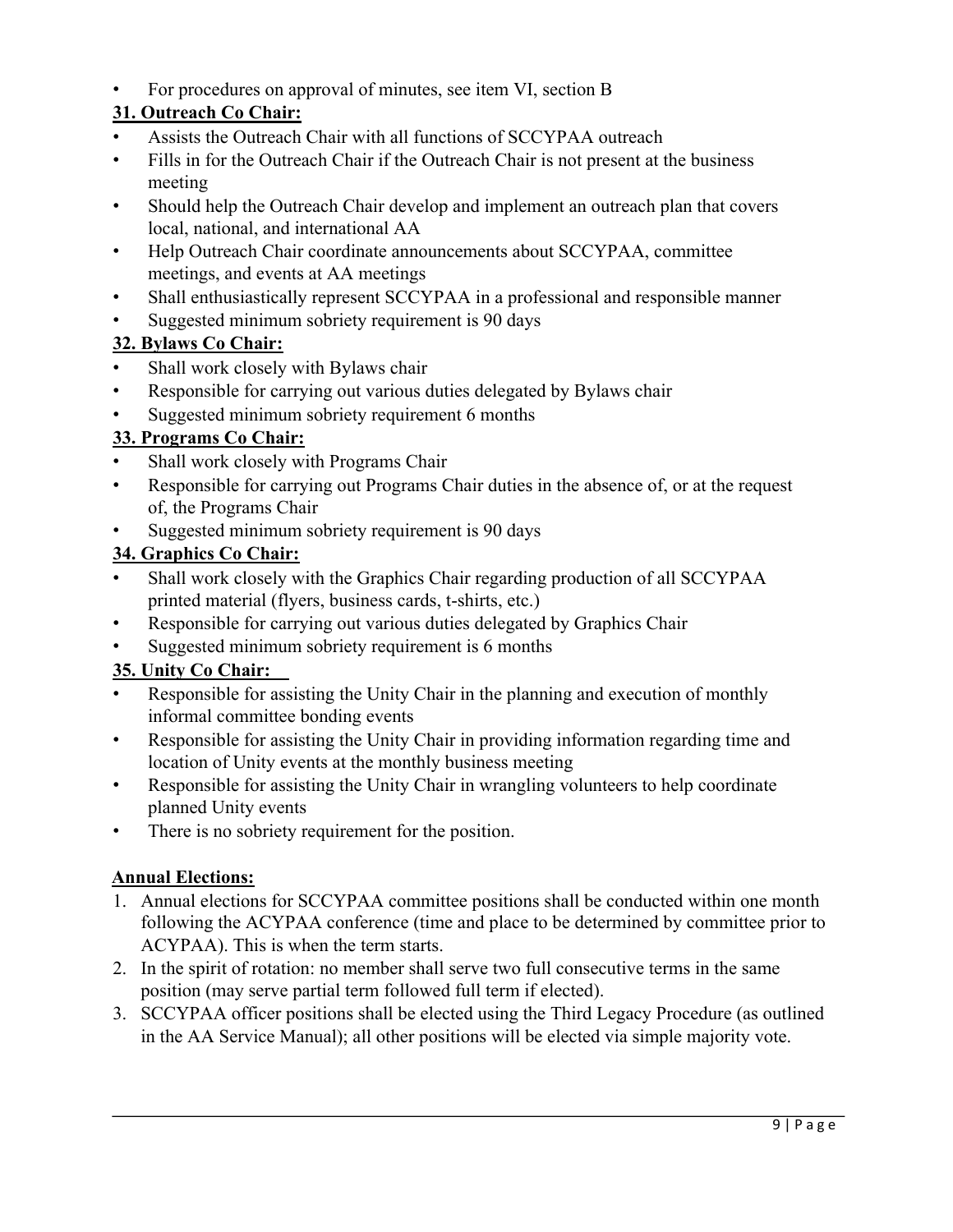#### **General Procedures:**

- 1. SCCYPAA shall follow the 12 Traditions
- 2. All SCCYPAA financial transactions shall be made through its bank accounts.
- 3. SCCYPAA shall maintain a post office box for all correspondence. The treasurer shall make sure that all the rents are paid at the post office box. All correspondence shall be collected by the treasurer.
- 4. The post office box, bank accounts, and SCCYPAA material should not be used for anything other than SCCYPAA business.
- 5. Any amendments, deletions, additions, revisions to the Bylaws shall be made in a 3-step process:
	- a) Proposals shall be brought to a normal business meeting in a hard copy of written format.
	- b) The change/changes will be discussed as new business and tabled until the next business meeting.
	- c) At the following business meeting, the changes will be brought up as old business and voted upon and must pass by a 2/3 majority of the voting body.
- 6. Three committee members (Chair, Co-Chair, and Treasurer or Co-Treasurer) at every event must count and sign off on the monies collected before handing it over to the treasurer.
- 7. Treasurer will ensure that SCCYPAA maintains a Prudent Reserve of **\$1000**. In order to go below prudent reserve, committee must obtain group conscience at the time.
- 8. 100% of SCCYPAA funds will be transferred to new committee at the beginning of each term. Donations (20% of funds available above prudent reserve) will be divided and distributed to Central Office – 65%, General Service Office – 20%, Treasurer CNCA (Area  $6$ ) – 5%, District 40 – 5% and District 04 – 5% at the first business meeting of the new term.
- 9. SCCYPAA will conduct one group inventory per term before the ACYPAA of that term. Time and place to be determined by the Bylaws Chair. For group inventory purposes, the Bylaws chair will select an outside facilitator.

#### **Meeting Procedures (according to Robert's Rule of Order for use at AA Business Meetings)\*:**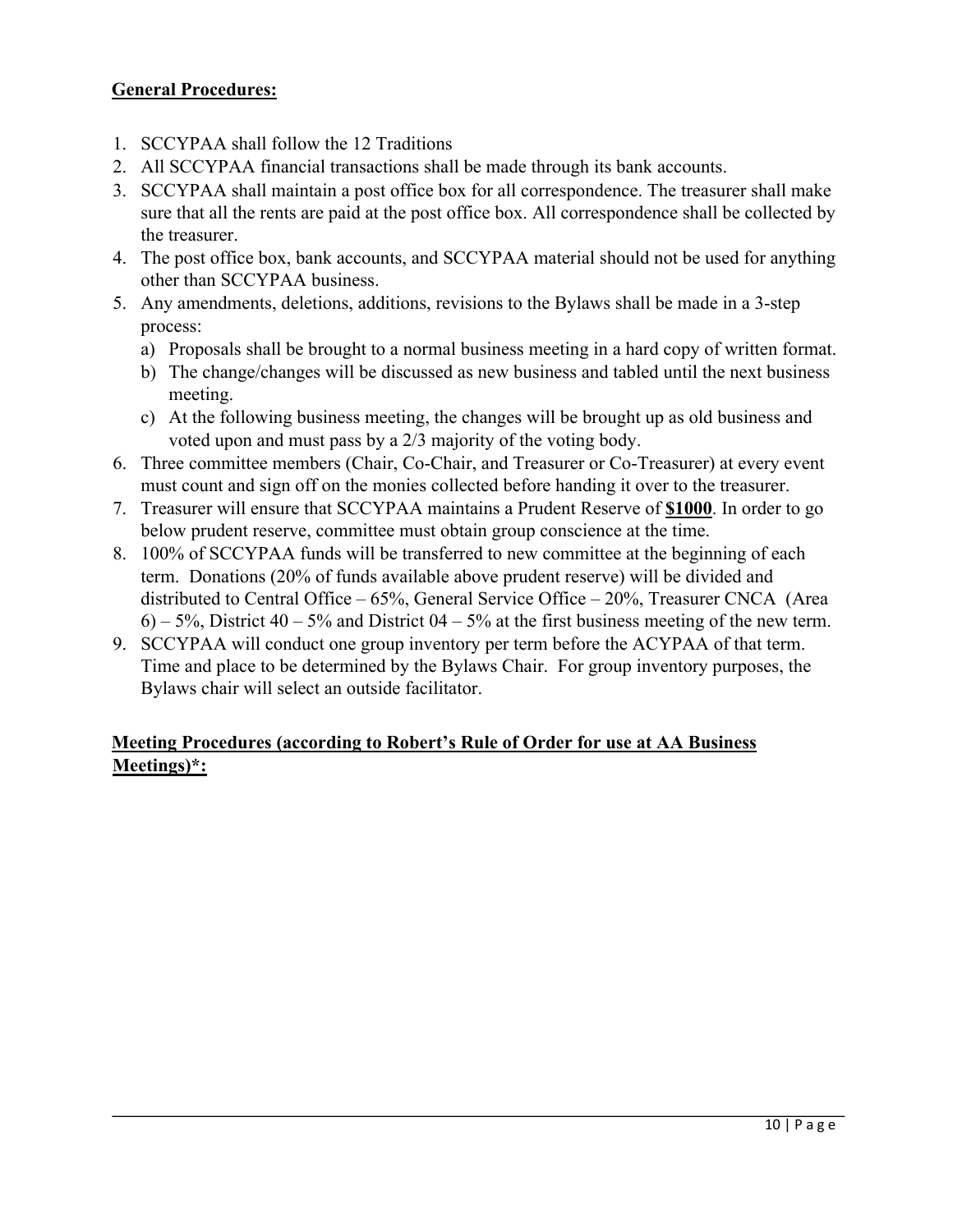#### **Main ideas:**

- 1. We gather in a spirit of cooperation to discover our group conscience. We need never fear the conscience of the group.
- 2. For each discussion\*, everyone should have the chance to speak once before anyone may speak a second time.
- 3. Everyone has the right to know what is going on at all times.
- 4. Only urgent matters may interrupt a speaker.
- 5. The members discuss only one thing at a time.

#### **The Agenda:** Agendas are to follow this order:

- 1. Meeting Opening/Attendance
- 2. Approval of Minutes
- 3. 7th Tradition
- 4. Committee Reports
- 5. Old Business
- 6. New Business (positions needing to be filled are recognized here)
- 7. Announcements (birthdays, speaking engagements)
- 8. Closing Prayer

#### **The Chairperson**

The Chair performs an invaluable service by running the business meeting according to the rules of order. The Chair cannot vote (except in the event of a tie), introduce motions, or participate in discussion. In general, no one should speak without first being recognized by the Chair, and if people start speaking out of turn, the chair will call for order. The Chair has the discretion to use a timer for reports and discussion to ensure business meetings end in a timely manner.

#### **The Secretary**

The Secretary takes notes so that they can prepare the official written record of the meeting, called the "minutes." Clear, accurate minutes are very important – they will be used to keep track of the group's conscience, as well as unfinished business from previous business meetings. The Secretary need not record everything that is said; the minutes are not a transcript. However, it should include:

- **1. Officer's reports\*, if any were made during the meeting.**
- **2. The exact wording of any motions introduced, including motion maker and who seconds it,** and their fate (passed, defeated, referred to committee, or tabled).
- **3.** If motions were referred to committee, make sure the group specifies the duties of the committee and when their report should be delivered to the full business meeting.

**Minutes are to be provided to all SCCYPAA members via email before next business meeting**. Each member is individually responsible for reviewing minutes, which will be approved via simple majority vote at the following business meeting. If at any time the Secretary is unclear about something, he/she should ask for clarification immediately. The Secretary can vote, introduce motions, and participate in discussion.

#### **Motions:**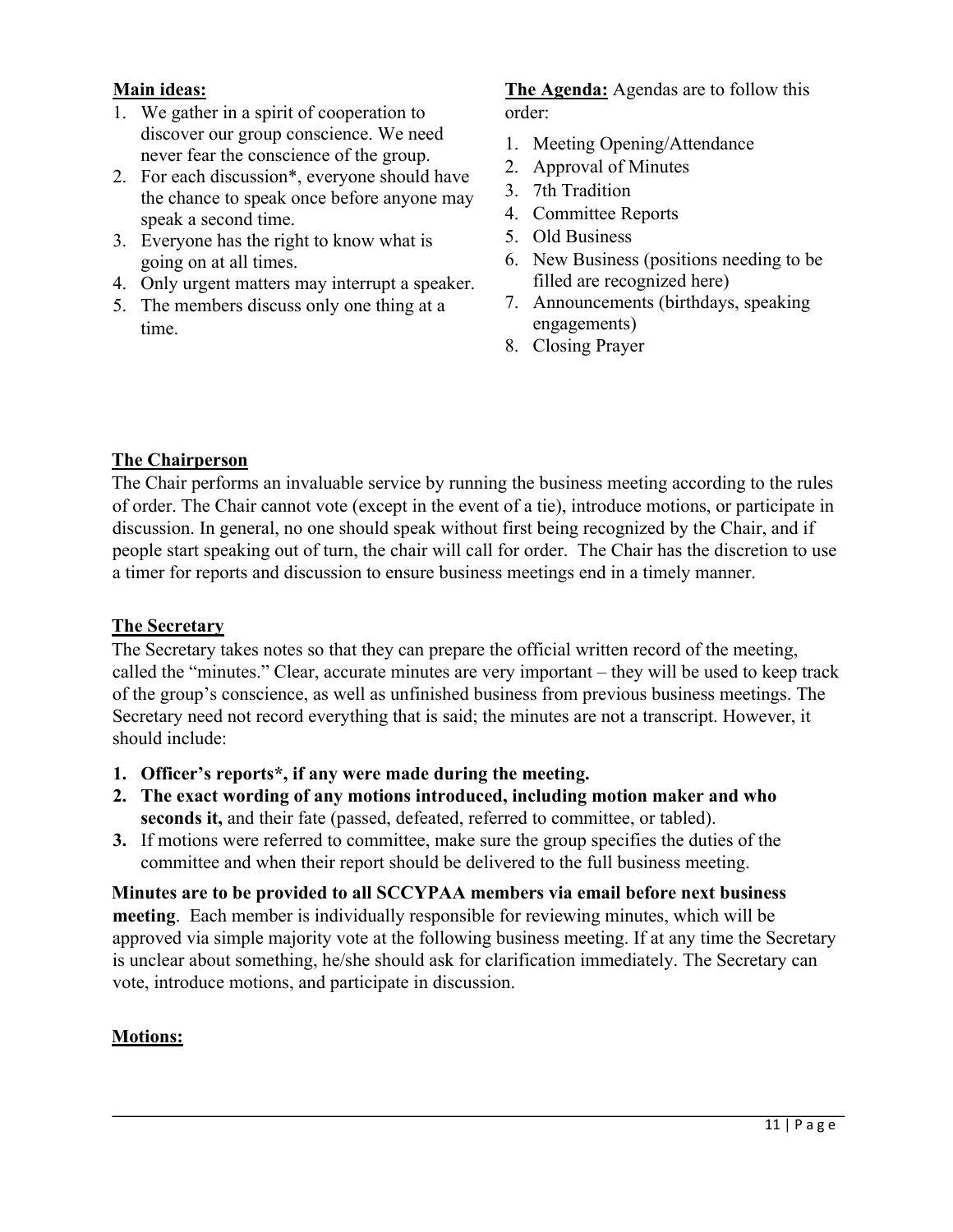A **main motion** is the topic under discussion (e.g., "I move that we add a coffee break to this meeting"). After recognition by the chair, any member can introduce a main motion when no other motion is on the table. A main motion requires a second to be considered. A main motion must be disposed of (passed, defeated, tabled, referred to committee, or postponed indefinitely) before a new main motion may be considered. A **subsidiary motion** affects the main motion under discussion (e.g., "I move that we amend the motion to specify that the break should be 5 minutes long"). After recognition by the chair, any member can introduce a subsidiary motion when another motion is on the table. Once a subsidiary motion has been seconded, it must be disposed of before returning to the main motion. Subsidiary motions can theoretically have their own subsidiary motions, each of which must be resolved in turn. The various kinds of subsidiary motions have different precedence and require different votes to pass (see next page). Technically, once a motion has been introduced and seconded, it "belongs" to the group, not the person who introduced it. Instead of the mover "withdrawing" it, the group should **amend** it, or move to **postpone the motion indefinitely** (a way of killing the motion without voting it down).

#### **To bring a new idea before the group:** After

recognition by the chair, present your motion by starting I move that we A second is required for the **motion** to go to the floor for discussion, or consideration. If a motion passes, it goes into effect immediately or at a specified time. Defeated motions cannot be reintroduced for 6 months.

**To change or add to the wording of a motion under discussion:** After recognition by the chair, move to **amend** the motion by proposing a specific amendment. Most amendments are friendly, arising naturally out of the group's discussion of the motion, and can be accepted by the original mover. But if the original mover objects, a majority vote will still amend the original motion. An amendment can completely reword or replace a motion without voting it down.

#### **If you have heard enough discussion, either:**

1. Move to **close the discussion**. This ends discussion and brings the assembly to a vote on the pending question only. Requires a 2/3 vote.

2. Move to **limit discussion** to a set period of time or to a set number of speakers. Requires a 2/3 vote.

**To recommend more study and/or investigation be given to a motion:** Move to **refer to a committe**e. Refers a question to be investigated by a specified group, with a specified purpose, and a specified time to report back to the entire group. Requires a majority vote.

**To postpone a motion until some later time:** Move to **table the motion** until a specific time. The motion may be taken from the table after 1 item of business has been conducted. If the motion is not taken from the table by the end of the next, it is dead. A majority is required to table a motion.

**To end the meeting:** Move to **close business meeting**. All pending motions will be tabled until next biz meeting. This motion takes immediate precedence and is not discussed. It requires a majority vote to pass.

**You are unsure that the Chair has announced the results of a vote correctly**. Without being recognized, call for a **vote recount** At this point a standing vote will be taken.

**If you are confused about a procedure being used and want clarification:** Without recognition, call for a **point of information**. The Chair will ask you to state your question and will attempt to clarify the situation.

**If you think the rules of order have been violated:** Without recognition, call for a **point of order.** The Chair will ask you to state your question and will attempt to clarify the situation.

**To kill a just-introduced motion:** Without recognition from the Chair simply state **I object to consideration**. This must be done before any discussion. This motion requires no second, is not debatable and requires a 2/3 vote.

**Something that was voted on earlier in the meeting for which you were on the winning side**. Move to **reconsider**. If the majority agrees, the motion comes back on the floor as though the vote had not occurred.

**You want to change an action voted on at an earlier meeting.** Move to **rescind**. A 2/3 vote is required

**If you have changed your mind about:** A note about main motions: in adversarial assemblies, nothing is discussed without a motion. But in AA, cooperation is assumed, and it is often counterproductive to introduce a main motion before there has been some discussion of its subject matter. After some discussion, the intent of the group is usually clearer, and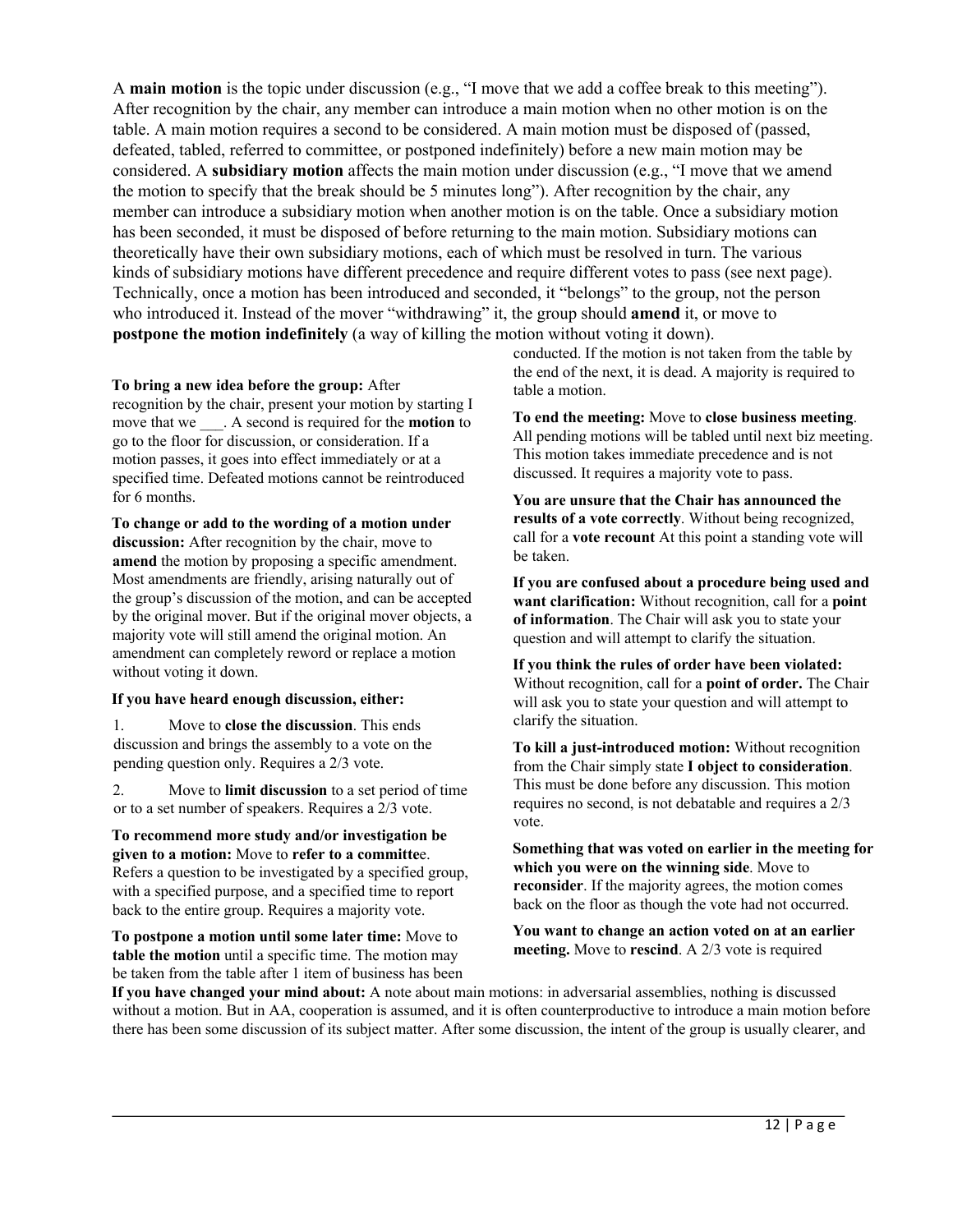the chair can be of service by attempting to coalesce what he or she has heard into a coherent motion, and ask if anyone will introduce the motion.

#### **You may influence WHAT the members discuss:**

- if you would like to discuss something **motion**
- if you would like to change a motion under discussion **amend**

#### **You may influence HOW and WHEN a motion is discussed:**

- if you want to limit discussion on something **limit discussion**
- if you think people are ready to vote **end discussion**
- if you want a committee to evaluate the topic and report back **refer to committee**
- if you want to discuss the topic at another time **table until later in meeting or next meeting**

#### **You may INTERRUPT a speaker for these reasons only:**

- to get information about business **point of information**
- to get information about rules **rule inquiry**
- if you see a breach of the rules **point of order**

**Precedence of Motions:** Lower-numbered motions have precedence over higher numbers.

- 1. **Close meeting** Not debatable; goes to immediate majority vote.
- 2. **Call for orders of the day** A demand to return to the regular order of business.
- 1. **Table until later in meeting** This motion is only used to set aside the pending motion to take up something more urgent, with the full expectation of returning to the motion.
- 2. **End discussion and vote** A motion to close debate immediately and vote now on the pending motion. Applies only to the motion on the floor. Not debatable; requires 2/3 vote.
- 3. **Limit discussion** Can be general, or for a specific time or number of speakers. Not debatable; requires 2/3 vote.
- 4. **Table until next meeting** Postpones the current motion to the next session or to an adjourned meeting.
- 5. **Refer to committee** Applies only to the main motion.
- 6. **Amend** If not accepted by mover, must be voted for by a majority to be considered and passed.
- 7. **Kill Motion on the floor** Kills the motion without directly voting it down.
- 8. **Main Motion** What it is you're debating and amending.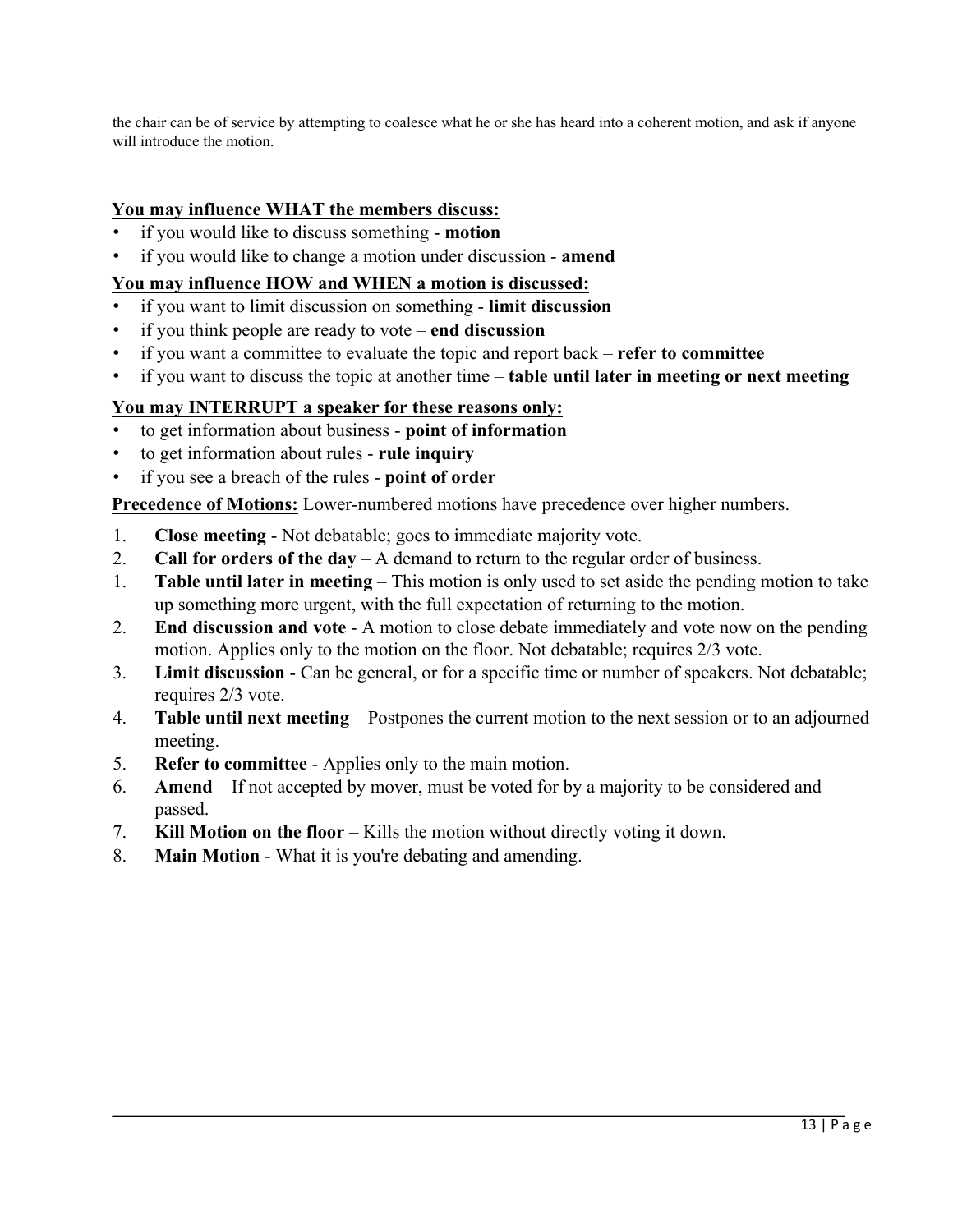| <b>MOTION</b>                          | <b>REQUIRES</b><br><b>SECOND</b> | <b>OPEN FOR</b><br><b>DISCUSSION</b> | <b>CANBE</b><br><b>AMENDED</b> | <b>REQUIRED TO</b><br><b>PASS</b> | <b>RECONSIDER</b><br><b>RESCIND</b> |
|----------------------------------------|----------------------------------|--------------------------------------|--------------------------------|-----------------------------------|-------------------------------------|
| <b>Main Motion</b>                     | Second                           | Yes                                  | Yes                            | Majority                          | Rec/resc                            |
| <b>Amend Motion</b>                    | Second                           | Yes                                  |                                | Majority                          | Rec/resc                            |
| <b>Kill a Motion</b>                   | Second                           |                                      |                                | $2/3$ Maj                         | Rec/resc                            |
| Send to<br>Committee                   | Second                           | Yes                                  | Yes                            | Majority                          | Rec/resc                            |
| <b>Table until later</b><br>in meeting | Second                           |                                      |                                | Majority                          |                                     |
| Table until next<br>meeting            | Second                           | Yes                                  | Yes                            | Majority                          | Rec/resc                            |
| <b>Close discussion</b>                | Second                           |                                      |                                | $2/3$ Maj                         | Rec/resc                            |
| <b>Limit discussion</b>                | Second                           |                                      | $\mathcal{P}$                  | $2/3$ Maj                         | Rec/resc                            |
| <b>End Meeting</b>                     | Second                           |                                      |                                | Majority                          |                                     |

Adapted from: http://www.sonoma.edu/Senate/Roberts Simple.html

#### **Voting:**

- 1. SCCYYPAA committee members, and members-at-large\* are allowed to vote on motions and each member has one vote only.
- 2. The Chair of SCCYPAA can only vote to break ties.
- 3. Voting is done by a show of hands except during Third Legacy Procedure\*.
- 4. Motions to amend, delete or add to the Bylaws require a vote of 2/3 of the members present to pass. All other motions may be passed by majority vote.
- 5. All decisions shall be reached through discussion based on an informed group conscience and, whenever possible, substantial unanimity.
- 6. Automatically following a vote, minority opinions can be voiced. If one of the majority wishes to reconsider his or her position after minority opinions have been voiced, a second vote must be taken.

#### **Voting Procedures for Conference:**

At the beginning at each cycle of elections, the new committee will take a ⅔ majority vote of which conference the committee wants to bid for. Suggested options are but are not limited to ACYPAA, WACYPAA and ICYPAA. Voting must take place on the following business meeting following elections.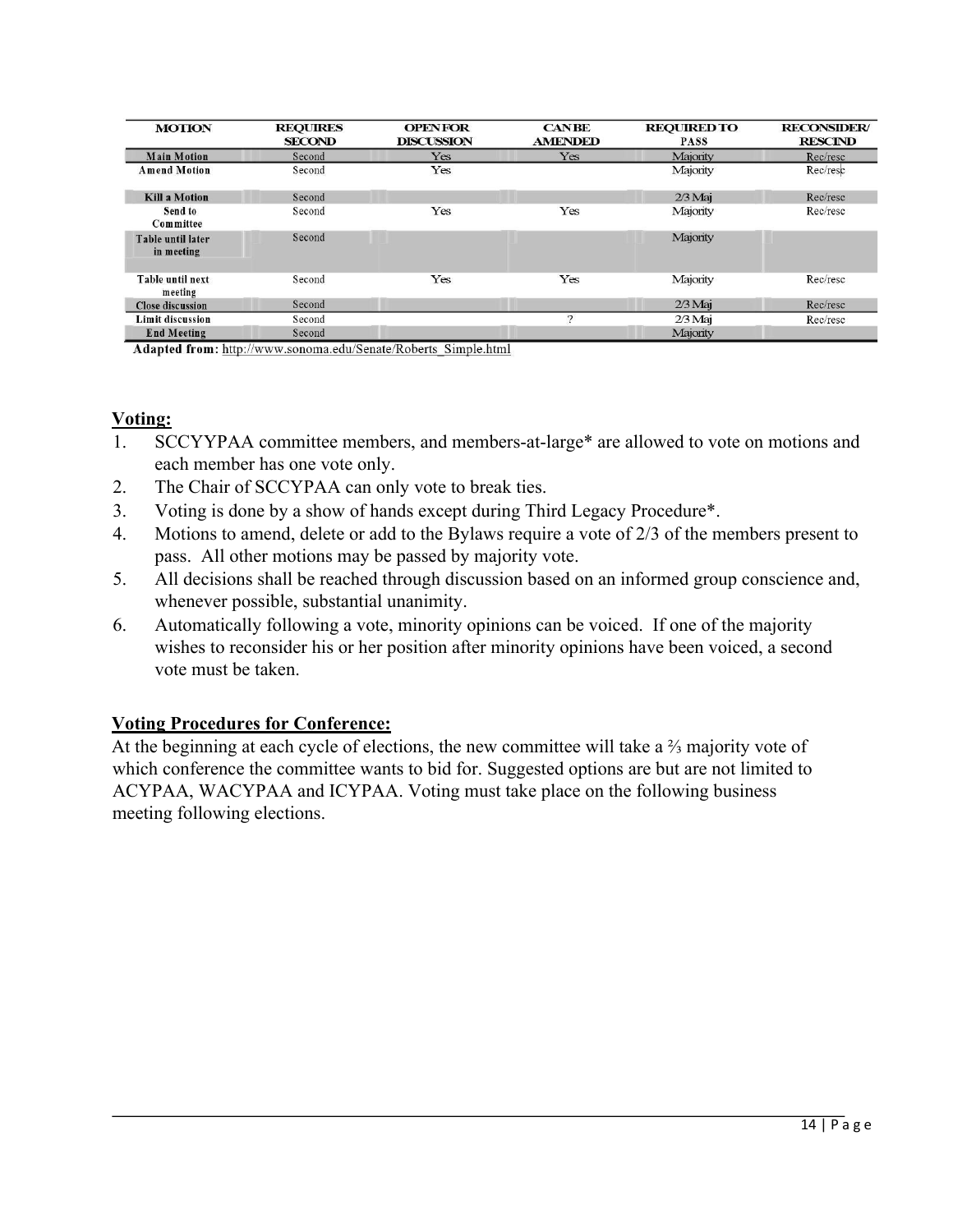#### **Footnotes**

Simplified Robert's Rules of Order for use at AA Business Meetings

Robert's Rules of Order are used around the world to allow organizations to make decisions in a timely and mutually accepted manner. They are designed to allow groups with widely opposed factions to come to agreement. They are not the only kind of informal parliamentary procedure, but they are relatively simple and familiar in essence to many people. This document presents a simplified version for use in the business meetings of Alcoholics Anonymous or other 12-step programs. This is not General Service Robert's Rules of Order are used around the world to allow organizations to make decisions in a timely and mutually accepted manner. They are designed to allow groups with widely opposed factions to come to agreement. They are not the only kind of informal parliamentary procedure, but they are relatively simple and familiar in essence to many people. This document presents a simplified version for use in the business meetings of Alcoholics Anonymous or other 12-step programs. This is not General Service

motion on the table and a vote will be taken

# **Discussion of Motions**

- 1. Questions shall only be asked at the conclusion of a speaker's remarks.
- 2. The only member who may interrupt a speaker is the Chair, except when a question of procedure arises. The Chair may only interrupt a speaker for these reasons:
	- a. Speaking off the topic.
	- b. Speaking too long.
	- c. Repeating the previous points at length.
- 3. Any member may make a procedural motion at any appropriate break in discussion.
- 4. **Discussion shall follow this procedure:** 
	- a. The Chair will open discussion by asking, "Is there any discussion?"
	- b. The member making the motion has the right to speak first and last on that motion.
	- c. The Chair will call on members or guests who raise their hands to speak.
	- d. The Chair will always ask for further discussion before giving the floor back to the member who made the motion.
	- e. If at any time the Chair decides the discussion has escalated beyond his/her ability to keep track of raised hands, the CoChair will keep a list of all the people wishing to speak and follow the list until the Chair can keep track again.
- 5. All discussion shall be concise, courteous and dignified.
- 6. After discussion of the motion the Chair shall ask the Secretary to repeat the motion on the table and a vote will be taken.

#### **Discussion of Non-Motions**

- 1) Questions shall only be asked at the conclusion of a speaker's remarks.
- 2) The only member who may interrupt a speaker is the Chair except when a question of procedure arises. The Chair may only interrupt a speaker for these reasons:
	- a) Speaking off the topic.
	- b) Speaking too long.

c) Repeating the previous points at length. 3) Discussion shall follow this procedure:

- a) The Chair will open discussion by asking, **"Is there any discussion?"**
- b) The Chair will call on members or guests who raise their hands to speak.
- c) If at any time the Chair decides the discussion has escalated beyond his/her ability to keep track of raised hands, the CoChair will keep a list of all the people wishing to speak and follow the list until the Chair can keep track again.
- 4) All discussion shall be concise, courteous and dignified.